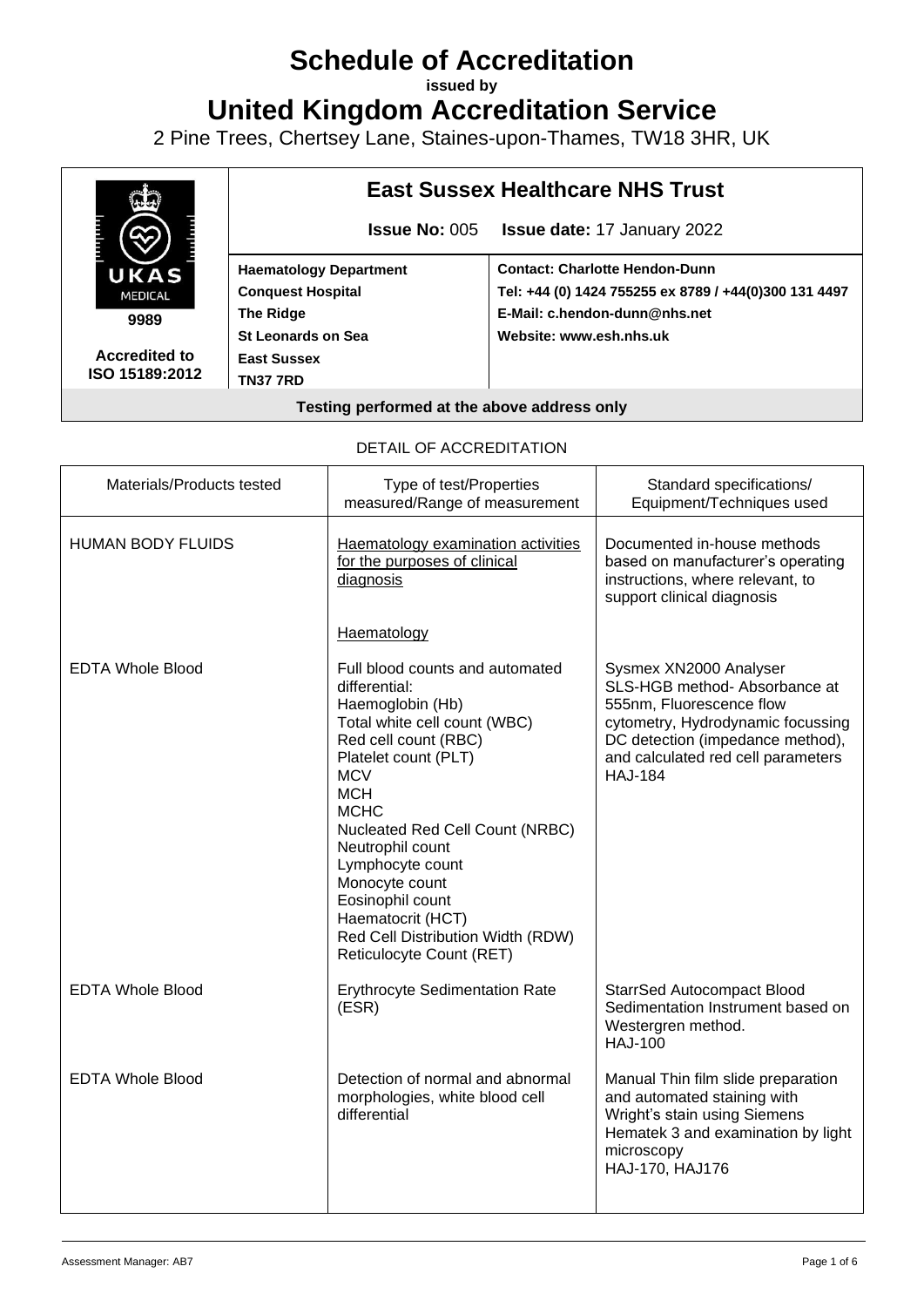

# **Schedule of Accreditation issued by United Kingdom Accreditation Service**

2 Pine Trees, Chertsey Lane, Staines -upon-Thames, TW18 3HR, UK

# **East Sussex Healthcare NHS Trust**

**Issue No:** 005 **Issue date:** 17 January 2022

**Accredited to ISO 15189:2012**

| Materials/Products tested  | Type of test/Properties<br>measured/Range of measurement                                                                    | Standard specifications/<br>Equipment/Techniques used                                                                                                      |
|----------------------------|-----------------------------------------------------------------------------------------------------------------------------|------------------------------------------------------------------------------------------------------------------------------------------------------------|
| HUMAN BODY FLUIDS (cont'd) | Haematology examination activities<br>(cont'd)                                                                              | Documented in-house methods                                                                                                                                |
| Bone Marrow aspirate       | Detection of normal and abnormal<br>morphology                                                                              | <b>Automated Wrights using Siemens</b><br>Hematek 3 & Manual staining with<br>Giemsa stains and examination by<br>light microscopy.<br>HAJ-188, HAJ-SOP-15 |
| Bone Marrow aspirate       | Assessment of iron storage                                                                                                  | Manual staining with Perls' stain<br>and examination by light<br>microscopy.<br>HAJ-188, HAJ-SOP-15                                                        |
| <b>EDTA Whole Blood</b>    | Detection of Malarial antigens of:<br>P. falciparum<br>Pan-detection for P. falciparum, P.<br>malariae, P. ovale & P. vivax | CareStart™ Malaria HRP2/pLDH<br>Combo<br>Immunoassay<br><b>HAJ-156</b>                                                                                     |
| <b>EDTA Whole Blood</b>    | Detection and identification of<br>malarial parasites P.falciparum,<br>P.vivax, P.ovale, P.malariae and<br>P.knowlesi       | Thin film slide preparation and<br>manual staining with Giemsa stain<br>and examination by light<br>microscopy<br><b>HAJ-156</b>                           |
| <b>EDTA Whole Blood</b>    | Detection of malarial parasites<br>(P.falciparum, P.vivax, P.ovale,<br>P.malariae and P.knowlesi                            | Thick film slide preparation and<br>manual staining with Field's A&B<br>stain and examination by light<br>microscopy<br><b>HAJ-156</b>                     |
| <b>EDTA Whole Blood</b>    | Infectious Mononcleosis (Paul<br>Bunnell/ PB): qualitative detection<br>of heterophile antibodies                           | Alere Clearview IM II test using<br>mobilised/immobilised bovine<br>erythrocyte glycoprotein.<br><b>HAJ-161</b>                                            |
|                            |                                                                                                                             |                                                                                                                                                            |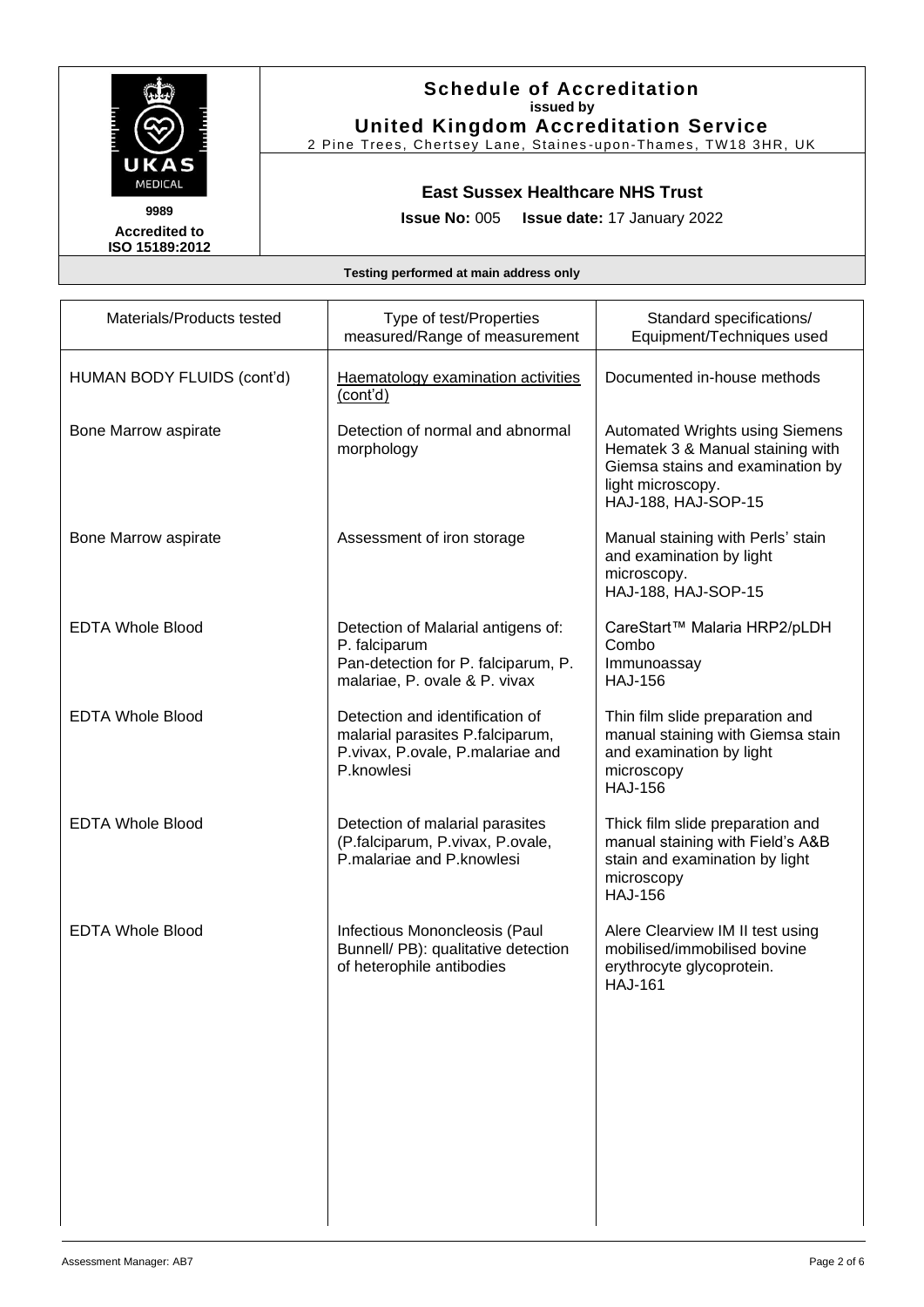

**Accredited to ISO 15189:2012**

# **Schedule of Accreditation issued by United Kingdom Accreditation Service**

2 Pine Trees, Chertsey Lane, Staines -upon-Thames, TW18 3HR, UK

# **East Sussex Healthcare NHS Trust**

**Issue No:** 005 **Issue date:** 17 January 2022

| Materials/Products tested       | Type of test/Properties<br>measured/Range of measurement | Standard specifications/<br>Equipment/Techniques used                                                                                                                   |
|---------------------------------|----------------------------------------------------------|-------------------------------------------------------------------------------------------------------------------------------------------------------------------------|
| HUMAN BODY FLUIDS (cont'd)      | Haematology examination activities<br>(cont'd)           | Documented in-house methods                                                                                                                                             |
| <b>Blood</b><br>Citrated plasma | Coagulation                                              | Sysmex CS2500 using in house<br>documented procedures based on<br>standard methods and incorporating<br>manufacturers' instructions as<br>relevant:                     |
|                                 | Prothrombin Time (PT)                                    | Sysmex clotting detection method -<br>change in optical density of<br>sample/reagent mixture over time.<br><b>INR</b><br><b>HAJ-198</b>                                 |
|                                 | <b>INR</b>                                               | Calculated from mean normal PT<br>and ISI value.<br><b>HAJ-198</b>                                                                                                      |
|                                 | <b>Activated Partial Thromboplastin</b><br>Time (APTT)   | Sysmex clotting detection method -<br>change in optical density of<br>sample/reagent mixture over time.<br><b>HAJ-199</b>                                               |
|                                 | Fibrinogen (FIB)                                         | Sysmex clotting detection method -<br>change in optical density of<br>sample/reagent mixture over time.<br>Result calculated from reference<br>curve.<br><b>HAJ-200</b> |
|                                 | D-dimer (DD)                                             | Immuno-turbidometric assay using<br>reagents containing monoclonal<br>antibody specific to D-dimer. Result<br>calculated from reference curve.<br><b>HAJ-201</b>        |
|                                 | Lupus Anticoagulant Screening                            | Detection of Lupus anticoagulant by<br>activated partial thromboplastin time<br>and direct Russell's Viper Venom<br>test on Sysmex CS2500.<br><b>HAC-83</b>             |
|                                 | Anti-Xa assay                                            | Chromogenic assay on Sysmex<br>CS2500 for level of anti-Xa activity<br>in patients undergoing LMW<br>Heparin therapy.<br><b>HAC-90</b>                                  |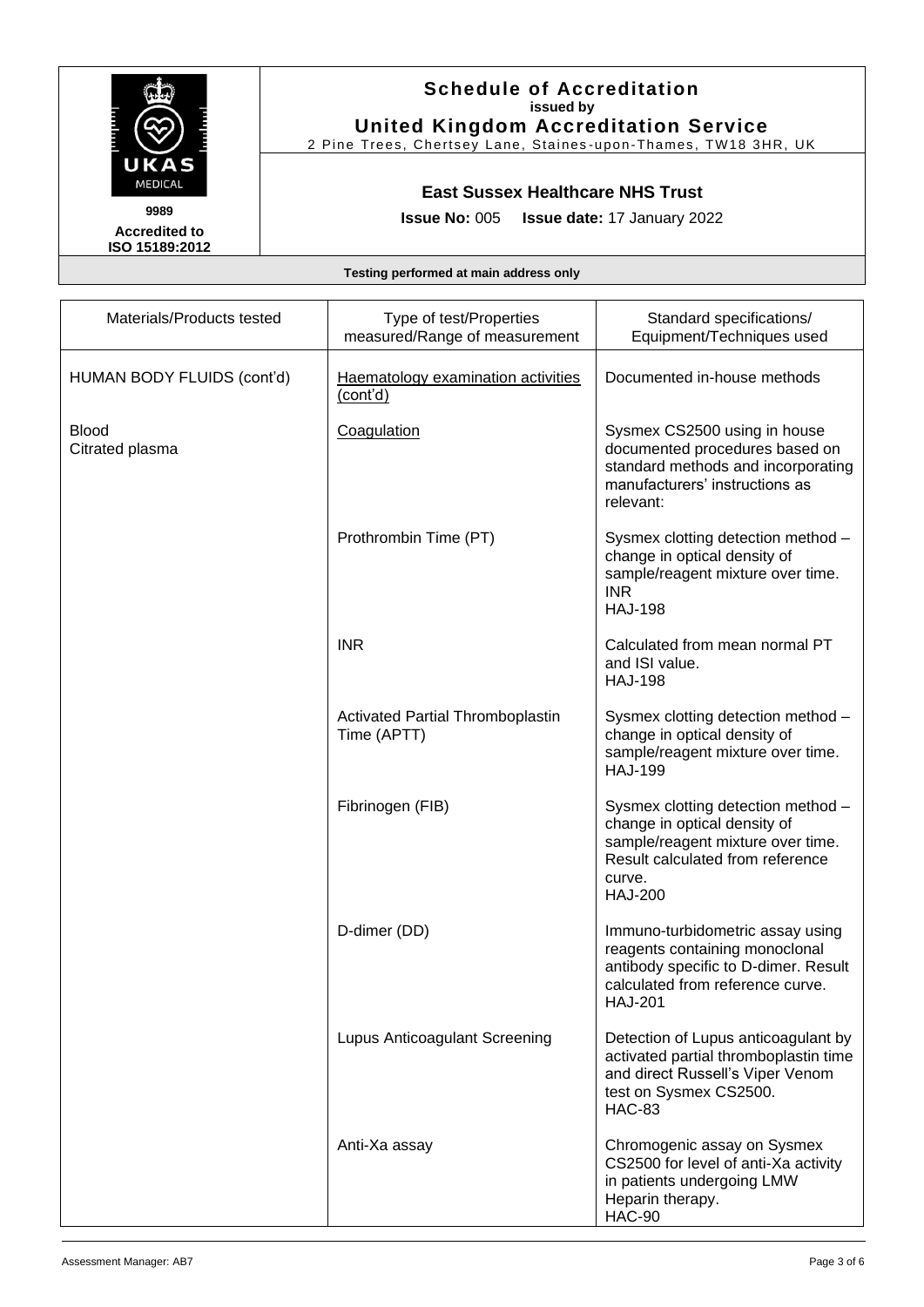

**Accredited to ISO 15189:2012**

# **Schedule of Accreditation issued by United Kingdom Accreditation Service**

2 Pine Trees, Chertsey Lane, Staines -upon-Thames, TW18 3HR, UK

# **East Sussex Healthcare NHS Trust**

**Issue No:** 005 **Issue date:** 17 January 2022

| Materials/Products tested         | Type of test/Properties<br>measured/Range of measurement | Standard specifications/<br>Equipment/Techniques used                                                                                                                                                                                                                                                              |
|-----------------------------------|----------------------------------------------------------|--------------------------------------------------------------------------------------------------------------------------------------------------------------------------------------------------------------------------------------------------------------------------------------------------------------------|
| HUMAN BODY FLUIDS (cont'd)        | Haematology examination activities<br>(cont'd)           | Documented in-house methods                                                                                                                                                                                                                                                                                        |
| Blood<br>Citrated plasma (cont'd) | Coagulation (cont'd)                                     | Sysmex CS2500 using in house<br>documented procedures based on<br>standard methods and incorporating<br>manufacturers' instructions as<br>relevant:                                                                                                                                                                |
|                                   | Factor Assays (Factors 8 and 9)                          | Single step APTT based assays on<br>Sysmex CS2500, using specific<br>factor deficient plasmas to measure<br>factors 8 and 9.<br>HAJ-SOP-16                                                                                                                                                                         |
| Blood (whole)                     | <b>Sickle Solubility test</b>                            | <b>Streck Sickledex</b><br>Reduced HbS solubility<br><b>HAJ-162</b>                                                                                                                                                                                                                                                |
| <b>EDTA Whole Blood</b>           | Thalassaemia and Abnormal<br>Haemoglobin Screening:      | Documented in-house methods to<br>meet the requirements of the SCT<br>screening programme as defined in<br>the 27th July 2018 'NHS Sickle Cell<br>and Thalassaemia Screening<br>Programme: laboratory quality<br>assurance evidence requirements.'<br>HPLC method using Biorad Variant<br>II analyser<br>HAC-SOP-2 |
|                                   | Assay of HbA2 and HbF levels                             |                                                                                                                                                                                                                                                                                                                    |
|                                   | Identification of presence of HbA<br>and HbS             |                                                                                                                                                                                                                                                                                                                    |
|                                   | Screening for Hb variants                                |                                                                                                                                                                                                                                                                                                                    |
| <b>EDTA Whole Blood</b>           | Glucose-6-Phosphate<br>Dehydrogenase (G6PD) Screening    | Trinity Biotech G6PD Screening Kit.<br>Sample incubated with Glucose-6-<br>Phosphate and nicotinamide<br>adenine dinucleotide phosphate<br>(NADP) reagent and examination<br>under UV light.<br><b>HAC-102</b>                                                                                                     |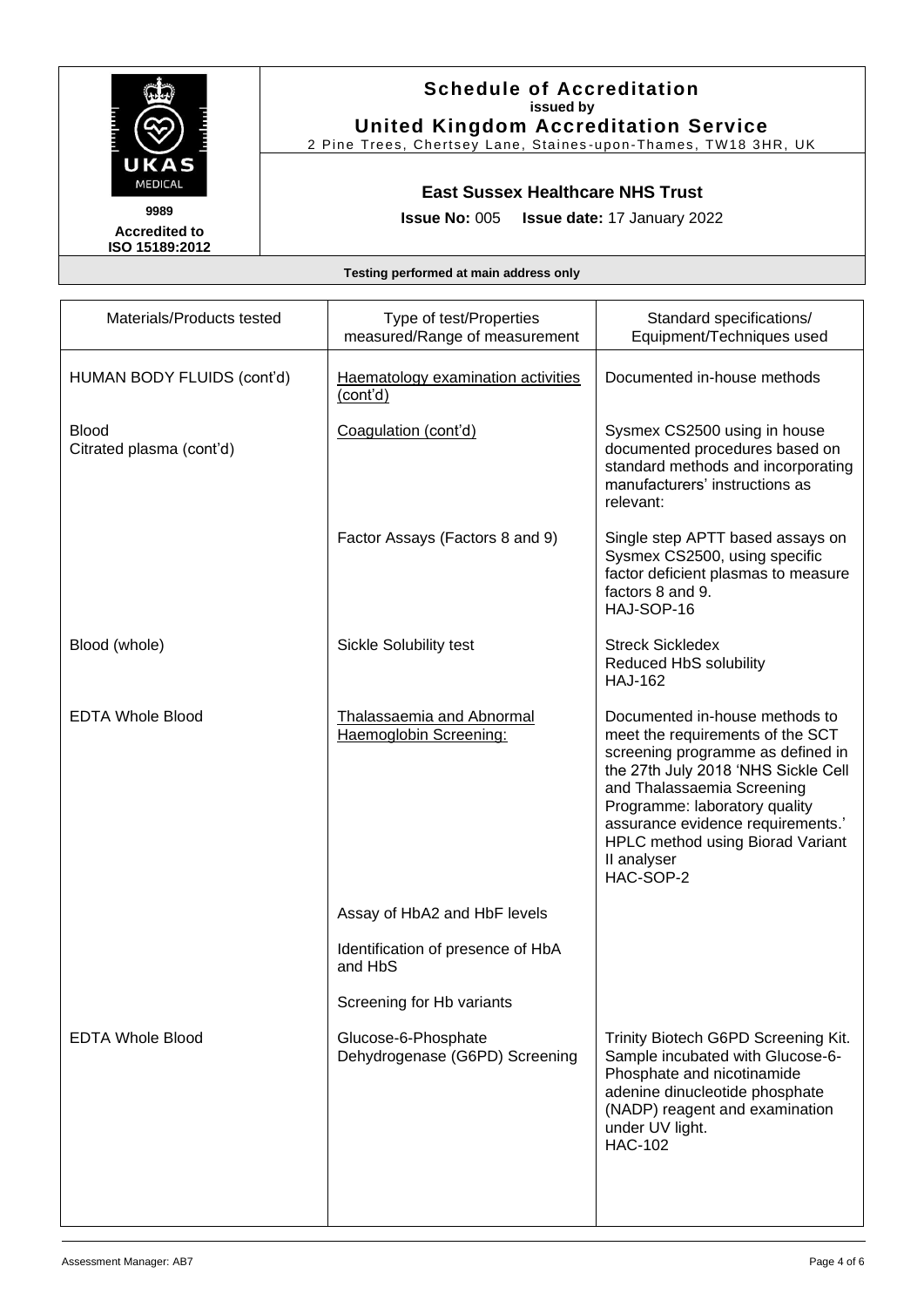

**Accredited to ISO 15189:2012**

# **Schedule of Accreditation issued by United Kingdom Accreditation Service**

2 Pine Trees, Chertsey Lane, Staines -upon-Thames, TW18 3HR, UK

# **East Sussex Healthcare NHS Trust**

**Issue No:** 005 **Issue date:** 17 January 2022

| Materials/Products tested  | Type of test/Properties<br>measured/Range of measurement                                                                  | Standard specifications/<br>Equipment/Techniques used                                                          |
|----------------------------|---------------------------------------------------------------------------------------------------------------------------|----------------------------------------------------------------------------------------------------------------|
| HUMAN BODY FLUIDS (cont'd) | <b>Blood Transfusion examination</b><br>activities for the purpose of clinical<br>diagnosis                               | Documented in-house procedures<br>based on manufacturers'<br>instructions                                      |
| <b>EDTA Whole Blood</b>    | <b>Blood Grouping:</b><br>• ABO blood groups<br>• Rh D antigen:                                                           | <b>Automated method</b><br>Using Ortho cassettes and using<br>Ortho Vision analyser<br>BTJ-SOP-25 & BTJ-SOP-22 |
|                            |                                                                                                                           | Manual method<br>Using Ortho cassettes and<br>centrifugation<br>BTJ-SOP-25 & BTJ-SOP-22                        |
| <b>EDTA Whole Blood</b>    | Red cell phenotyping:<br>D,C,E,c,e,Cw,K,k,Fya,Fyb,<br>Jka, Jkb, Lea, Leb, P1, M, N, S, s,<br>Lua, Lub                     | Manual method<br>Using Ortho cassettes and<br>centrifugation<br>BTJ-SOP-14                                     |
| <b>EDTA Whole Blood</b>    | Red cell antibody detection:<br>Anti- D,C,E,c,e,Cw,K,k,Fya,Fyb,<br>Jka, Jkb, Kpa, Kpb, Lea, Leb, P1, M, N,<br>S,s,Lua,Lub | <b>Automated method</b><br>Using Ortho cassettes and using<br>Ortho Vision analyser<br>BTJ-SOP-25 & BTJ-SOP-22 |
|                            |                                                                                                                           | Manual method<br>Using Ortho cassettes and<br>centrifugation<br>BTJ-SOP-25 & BTJ-SOP-22                        |
| <b>EDTA Whole Blood</b>    | Direct Antiglobulin Test (DAT)                                                                                            | <b>Automated method</b><br>Using Ortho cassettes and using<br>Ortho Vision analyser<br>BTJ-SOP-23              |
|                            |                                                                                                                           | Manual method<br>Using Ortho cassettes and<br>centrifugation<br>BTJ-SOP-23                                     |
|                            |                                                                                                                           |                                                                                                                |
|                            |                                                                                                                           |                                                                                                                |